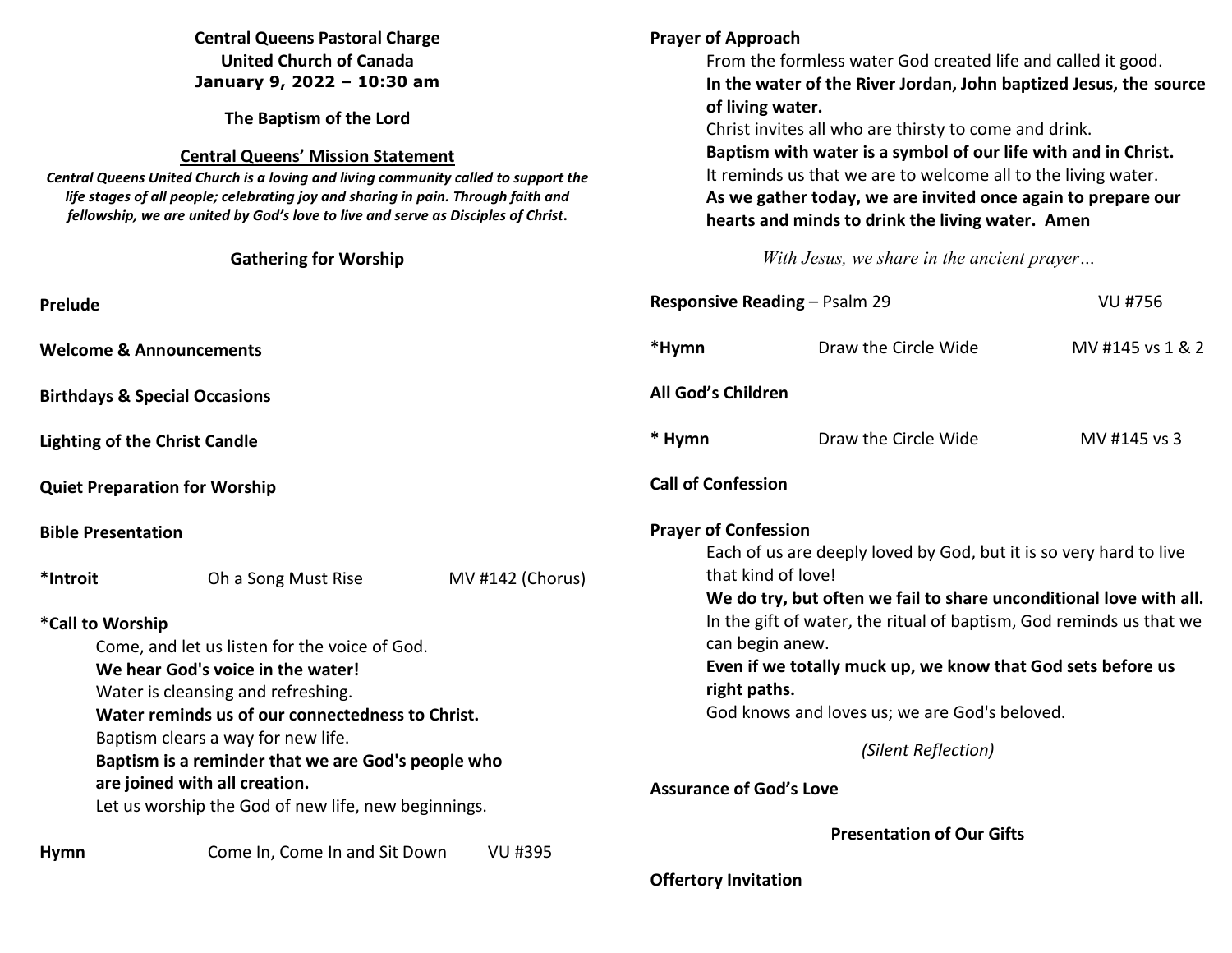**Offertory**

**\*Presentation of Offering** What Can I Do MV #191

## **\*Offertory Prayer**

**El Shaddai, Yahweh, Jehovah, Adonai: your name is music and meaning. You have named us as well, and our names not only identify us, but hold the key to our true identities. Help us to be worthy of the name you have given us: beloved, be love, Christ followers, God's children. May our small gifts do your work of love and care throughout our world-wide community. Amen** 

**Listening for the Word** 

**Sacred Word** 

 **Isaiah 43:1-7 Luke 3:15-17, 21-22** 

**Anthem** 

**Sermon**

**Reflective Music** 

**Prayers of Thanksgiving and Intercession**

**Responding to the Word** 

| *Hymn     | River Running in You and Me | MV #163 |
|-----------|-----------------------------|---------|
| *Blessing |                             |         |

\***Choral Benediction** Behold, Behold, I Make All Things New MV #115

## **Postlude**

 **\*** Please stand as you are able

| <b>Ministers</b>         | All of us                     |  |  |  |  |
|--------------------------|-------------------------------|--|--|--|--|
| <b>Clergy</b>            | <b>Rev Greg Davis</b>         |  |  |  |  |
| Office Hours             | Tuesday, Wednesday & Thursday |  |  |  |  |
|                          | $9$ am $-12$ pm               |  |  |  |  |
| Office Phone             | 902-964-2291                  |  |  |  |  |
| Email                    | minister@cquc.ca              |  |  |  |  |
| <b>Ministry of Music</b> | <b>Kirk Neville</b>           |  |  |  |  |
| Website                  | https://cquc.ca/index.htm     |  |  |  |  |
| Phone                    | 902-786-9222                  |  |  |  |  |
| Email                    | nevillejk@hotmail.com         |  |  |  |  |
| <b>Church Office</b>     |                               |  |  |  |  |
| Office Hours             | Wednesday & Thursday          |  |  |  |  |
|                          | $9$ am $-12$ pm               |  |  |  |  |
| Phone                    | 902-964-2221                  |  |  |  |  |
| Email                    | office@cquc.ca                |  |  |  |  |
|                          |                               |  |  |  |  |

**A Warm Welcome to All** – We are delighted you've joined us. May God's word today strengthen your faith, inspire curiosity and learning, and motivate your service of others. All are welcome.

## **Life and Work of Our Church**

**Greg's Office Hours:** Tuesday, Wednesday and Thursday from 9 am – 12pm. If anyone is in the hospital or would like a visit from Greg, please call him at 902-964-2291. If you wish to meet with Greg outside the scheduled hours, please call 902-964-2291 or email minister@cquc.ca for an appointment.

**In-Church Services:** Due to rising numbers of COVID cases, there will be no in-church worship services until at least January 23rd. Please check Facebook or our website for when we will be able to have in-church services again.

**E-Transfers** – Central Queens United Church is set up to accept E-Transfers. If you wish to give your offerings through E-Transfer, please send via email to veldabertram@gmail.com.